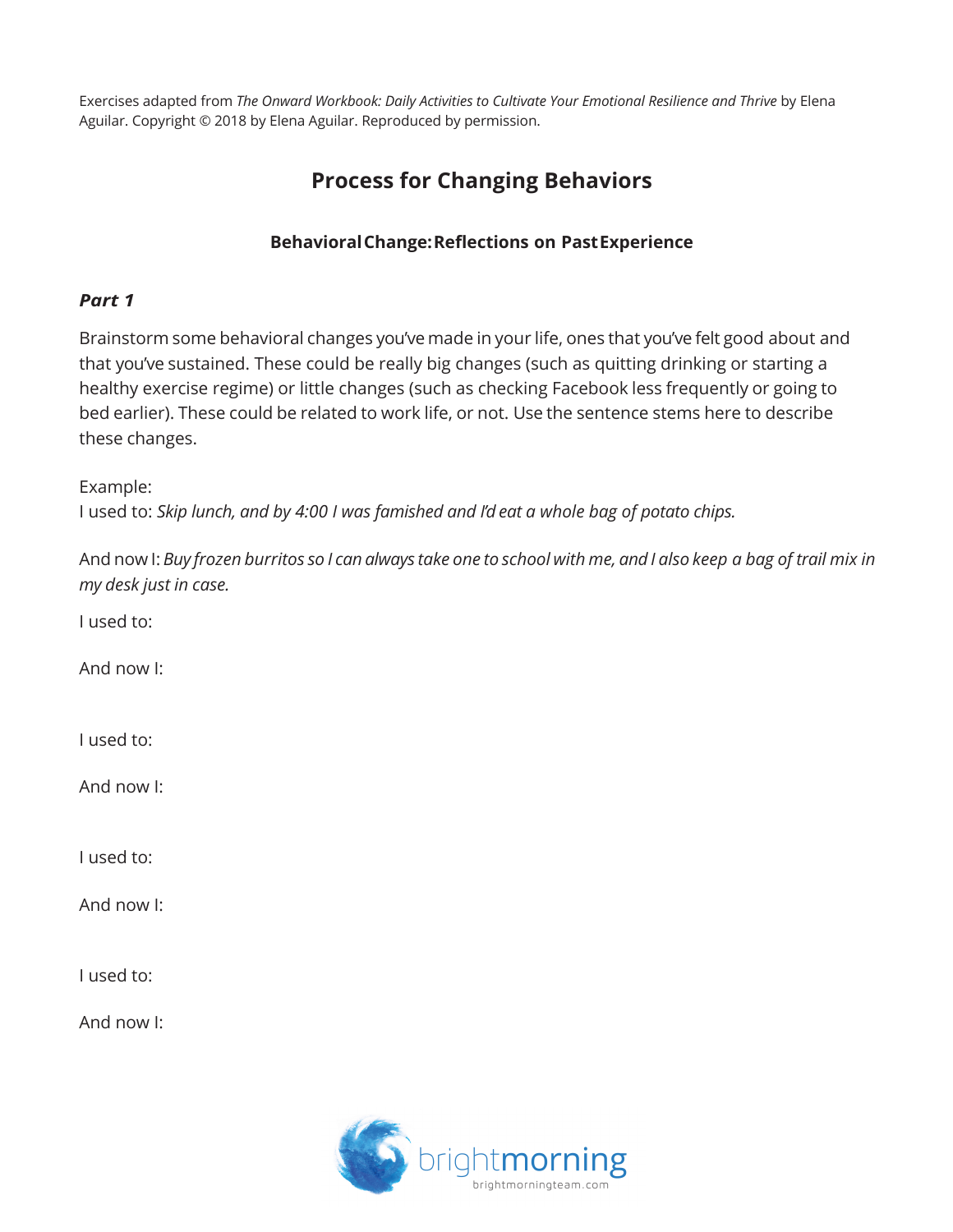I used to:

And now I:

Select one of those behavioral changes to reflect on. What led you to make a change? What motivated you?

What was challenging about stopping an old behavior? What did you have to give up by stopping a behavior?

What was challenging about starting a new behavior? What did you need to do or learn so that you could enact the new behavior?

How do you feel recognizing the change you've made? In retrospect, did it seem harder or easier than you'd anticipated to make the change?

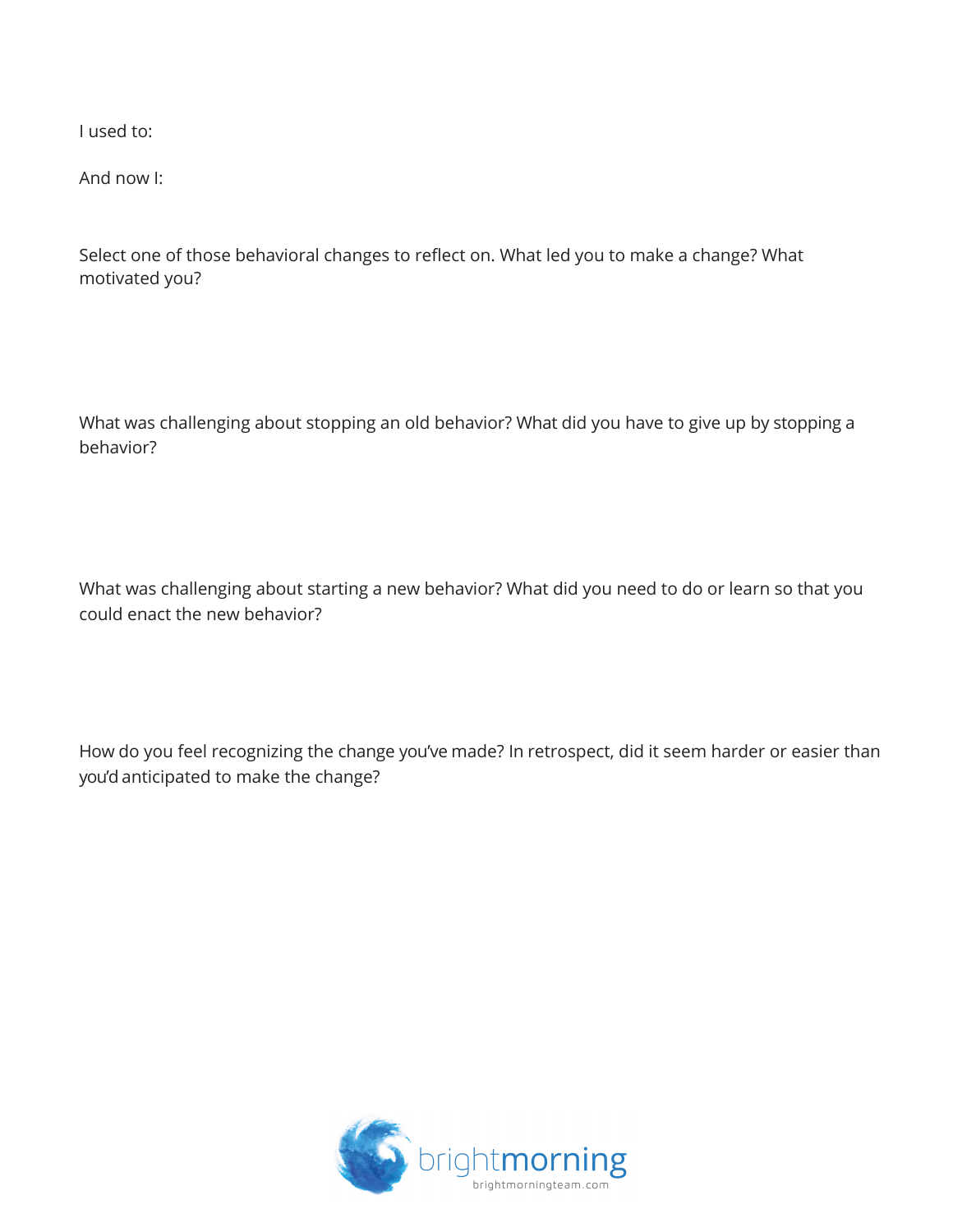## *Part 2*

Now identify a few changes that you've tried to make, but didn't sustain (such as getting up early to exercise or quitting fast food). Select those that you wish you had sustained.

Example: I tried: *Lesson planning for the following week for two hours on Fridays after school.*

Because: *Otherwise I spentthe weekend dreading Sundayafternoon, when I'dneed to plan, or leaving it until Sunday night when I didn't want to do it.*

But I didn't maintain this behavior because: *I was so tired by Friday afternoon that I couldn't muster the mental or physical energy, and I just wanted to leave school.*

I tried:

Because:

But I didn't maintain this behavior because:

I tried:

Because:

But I didn't maintain this behavior because:

I tried:

Because:

But I didn't maintain this behavior because:

Reflect on this question: Looking at this history, what can you learn about yourself when it comes to making changes?

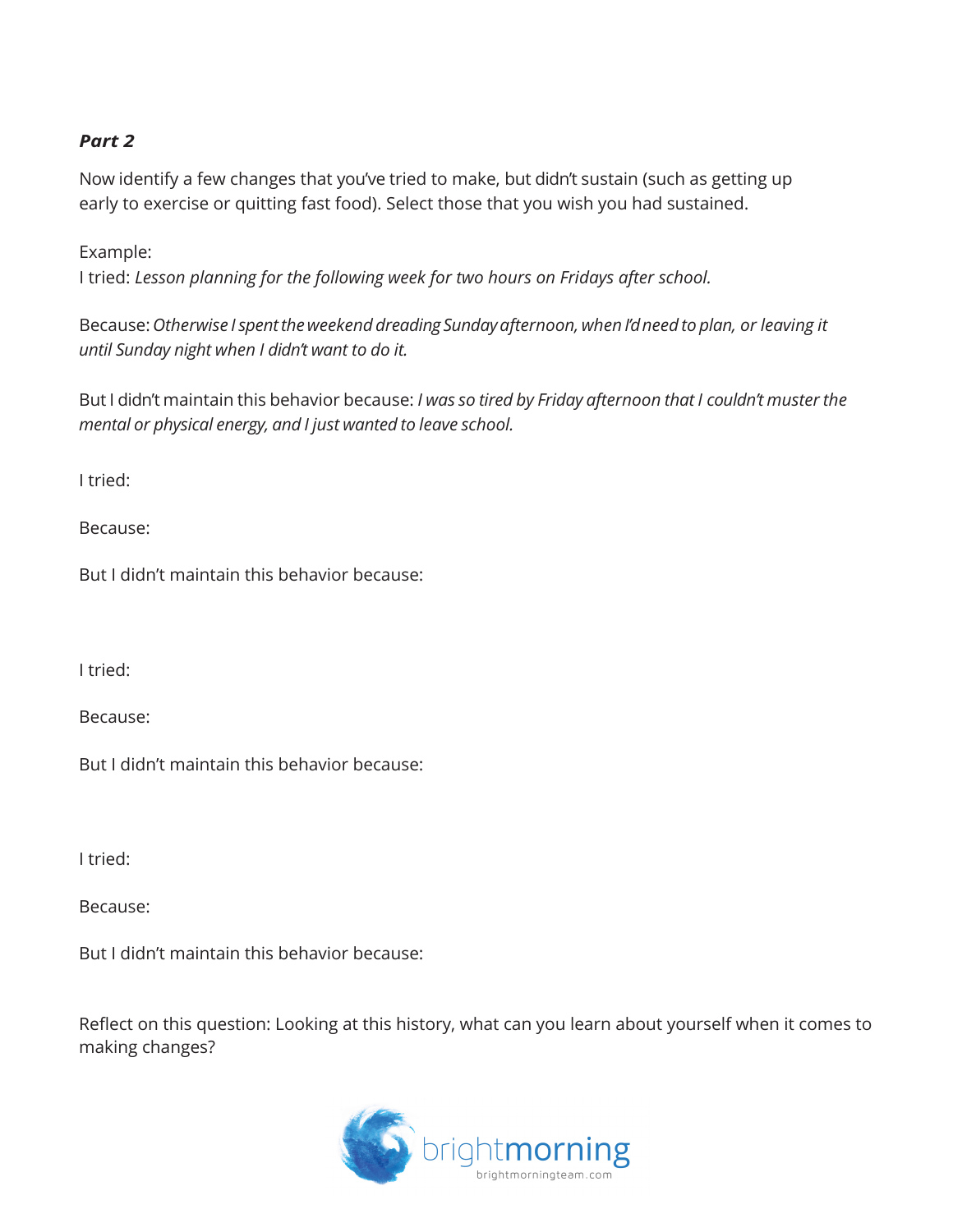## *Behavioral Change: Identifying Grain Size*

When it comes to making behavioral changes, a common mistake is to choose a goal that is so big that we quickly fail. Finding the right grain size is somewhat personal—what's right for you might be miniscule for someone else, so it takes some messing around to find that right size. As you'replaying with size, ask yourself, Is this *really* doable? It'sbetter to go with too small than too big. Make it manageable to set yourself up for success; later you can add another goal or make the first one bigger. Most of us are overambitious when it comes to setting goals, and there's far more danger that we'll feel defeated by a big goal than that we'll accomplish a small one too easily. Go for small. Accomplish it, then add another.

Here are some behavioral changes of a good grain size that I've coached educators to make or that I've made myself. They are high-leverage behavioral changes to make, given our work. Put a star by those you already do, and a check by some that you feel would be valuable for you to make.

- Sleeping eight hours anight
- Exercising a few times a week
- Eating a healthy lunch
- Reducing coffee or sodaintake
- Having a date night with a partner once a month
- Doing 10 minutes of meditation every morning
- Doing yoga once aweek
- Attending a religious service a couple times a month
- Reading inspirational texts in theevening
- Taking a class just for fun
- Reducing TV time
- Turning off the TV an hour before bedtime
- Journaling a few times aweek
- Keeping a gratitude journal
- Looking at social media only on theweekend
- Not checking email upon waking
- Checking email only during two specific time blocks (for example, 7:00–7:30 a.m. and 5:00–5:30 p.m.)
- Cooking food on Sunday to eat throughout the week
- Doing all laundry and ironing Sunday afternoon
- Finishing school work by 5:00 p.m. and not taking work home three nights a week
- Cleaning up the classroom right afterschool
- Doing lesson plans for the next week on Thursday afternoon
- Prepping the next week's lesson materials on Fridayafternoon
- Grading tests within two days of administering them
- Making one positive phone call home to a student's parent every day
- Responding to email within 24hours
- Taking the entire weekend off once amonth

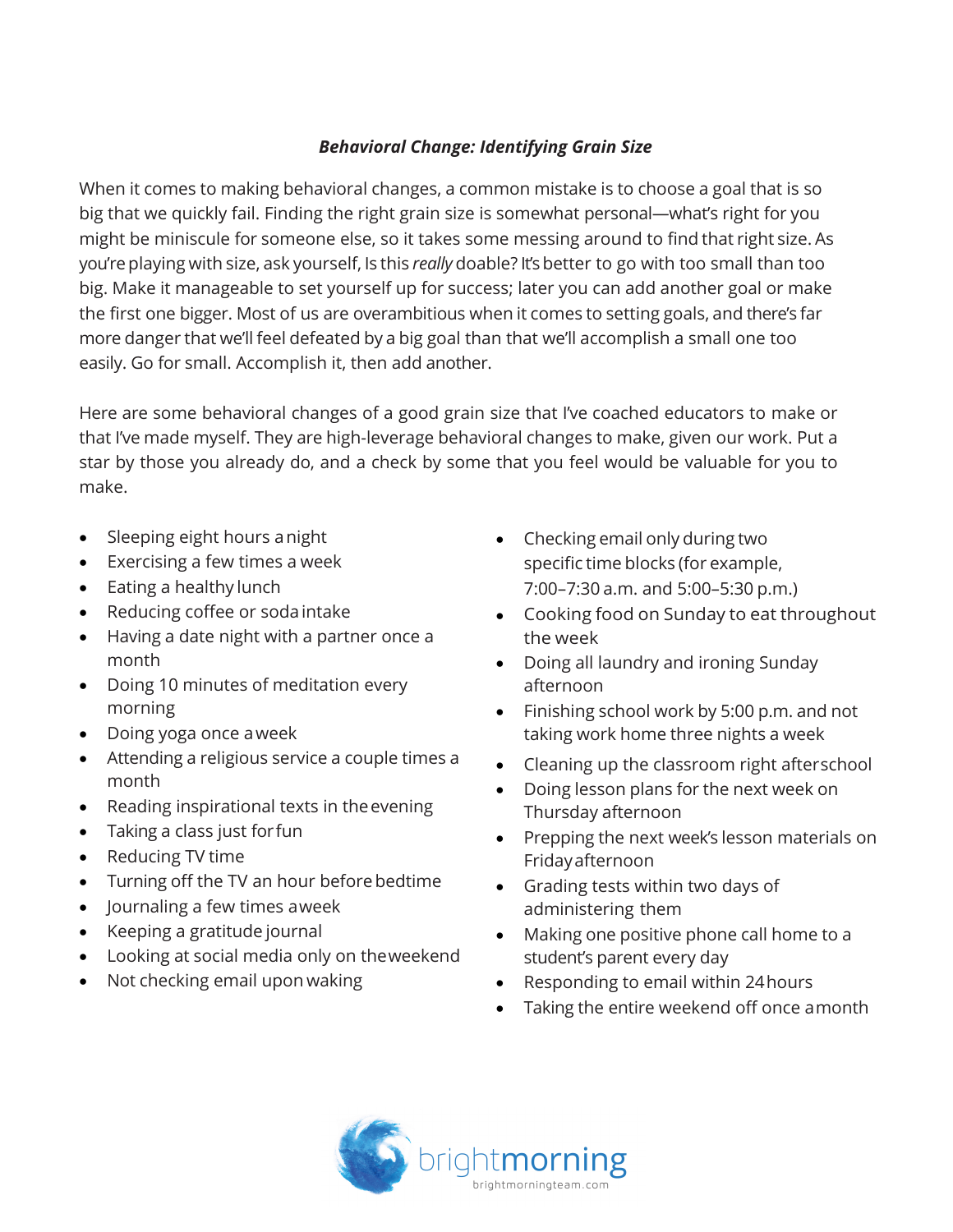Now list 3–5 behavioral changes that you'd like to make, and make sure the grain size is manageable.

There are two ways to go about choosing a change to make:

1. Select the change that you feel most excited to work on, the one that you know would make a big difference in yourlife.

OR

2. Sequence these changes in a way that makes sense. For example, if you reduced your TV time and checked social media only on the weekend, you'd have time to write in a journal, which might allow you to go to sleep earlier and get eight hours of sleep, which might allow you to wake up early enough to exercise before school, and so on. With this approach, you would start with the first behavior you've identified.

Some of us love to make plans. (Personalities of the Judging type are most inclined to do this.) Whether or not you love making plans, creating a change plan can help you understand the change process. (Appendix B in *Onward* describes this process, and now you get to try it.)

Which behavior change did you identify in the previous exercise that you most want to make? Write it here:

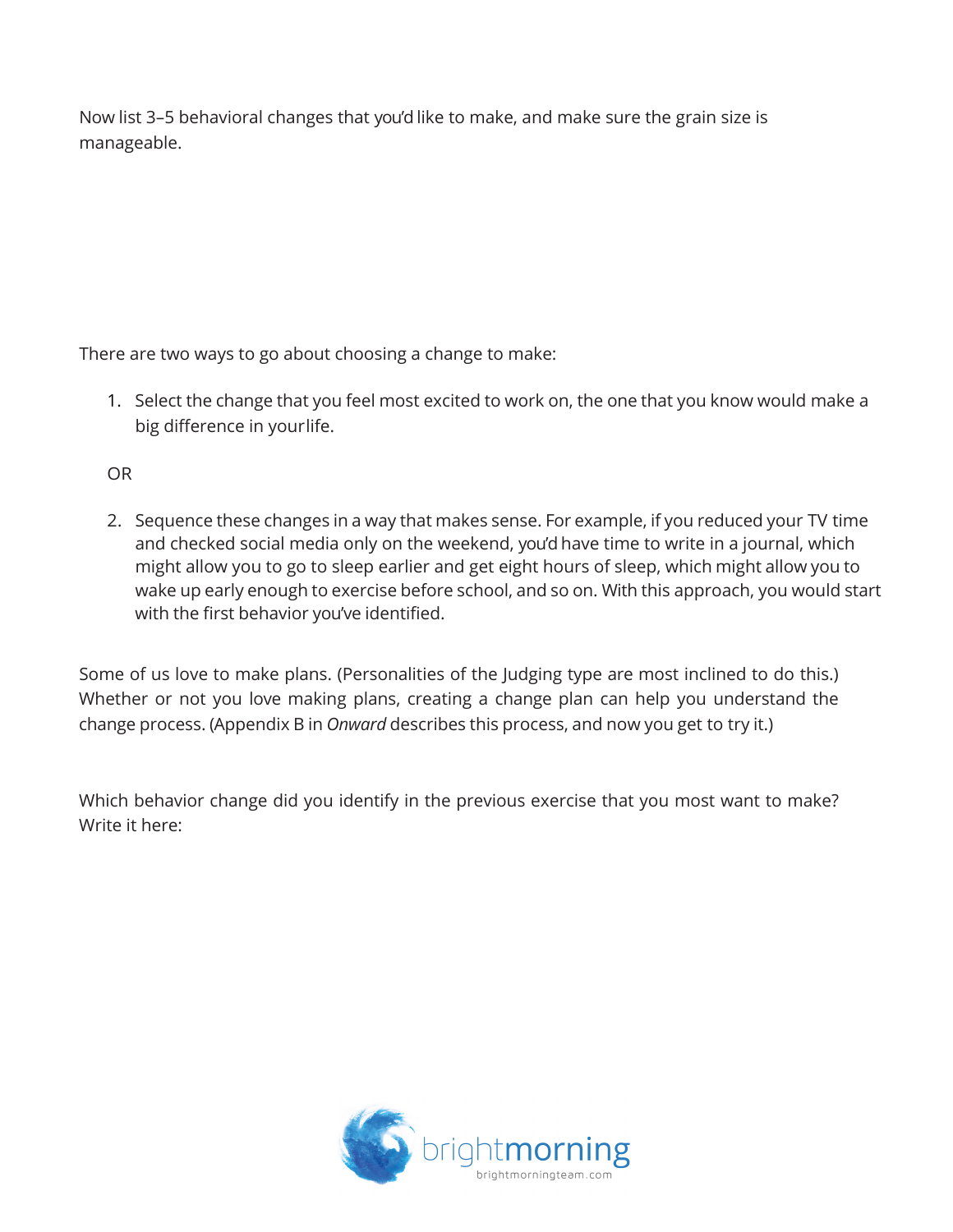1. **Start at the end**: Sit back, close your eyes, and spend a minute visualizing yourself doing the behavior. Then capture your reflection: How did it feel to see yourself doing it?

2. **Backward-plan**: What might you need to learn or know how to do in order to adopt this habit? Is there someone you know who does this well from whom you can get some tips?

3. **Make little tweaks**: Is the change you want to make a manageable grain size? Is there a way you can break your behavioral change goal into smaller components and then take one element at a time? Can you identify what those components mightbe?

4. **Fire up emotions:** What emotion could help you make this change? Write it here and reflect on how it could help.

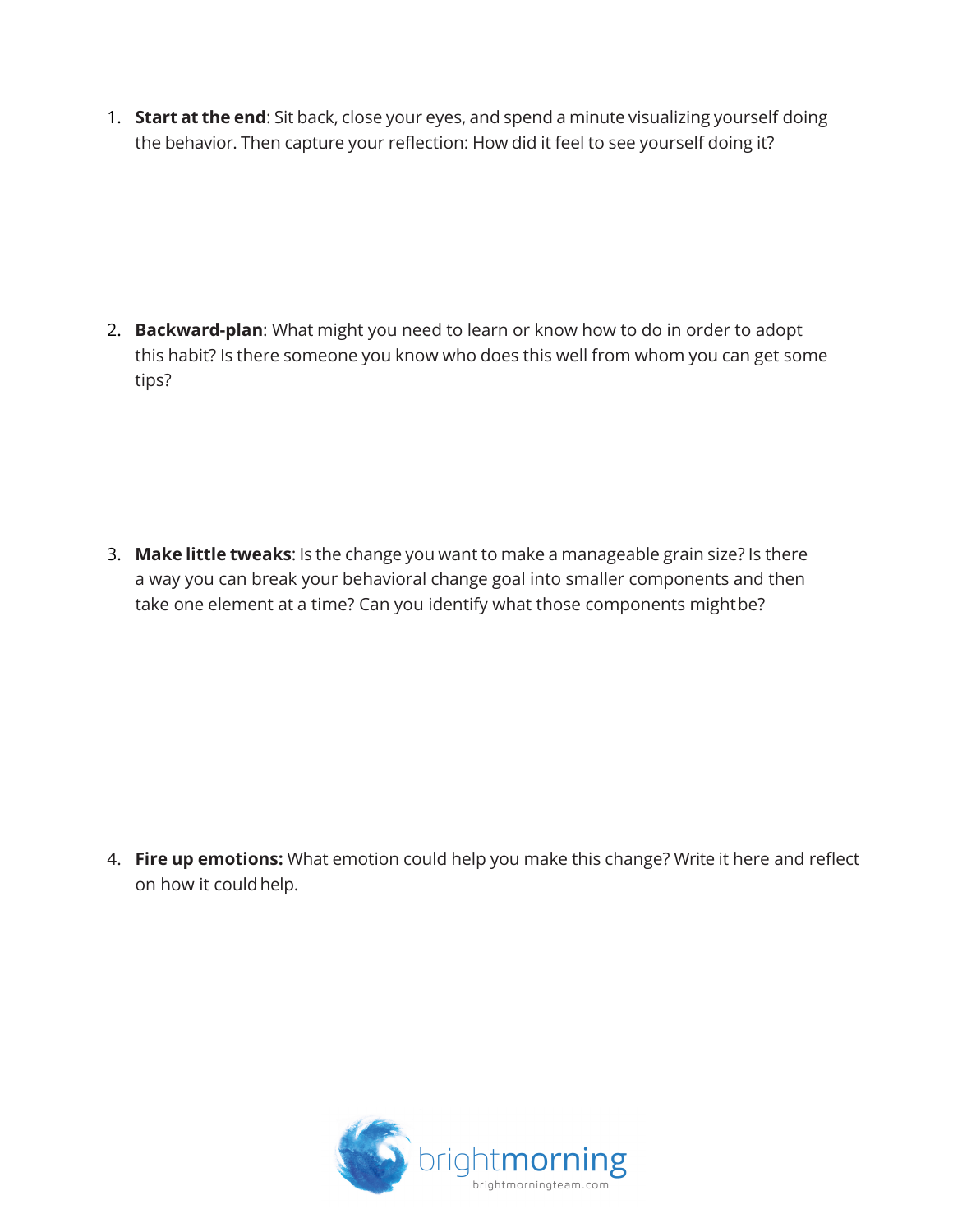5. **Watch your mindset**: Is this a change you believe you can make? What's your internal dialogue saying about making this change? Write down some of those phrases.

6. **Activate autonomy:** Create a few "want to" or "get to" statements about this change (for example, "I get to meditate every morning" or "I want to eat a salad for lunch three times a week").

7. **Identify choice points:** Which are the points at which you'll need to choose to do something different in order to enact this behavior? What are a few things you can do to set up those choice points to direct you to do the behavior?

8. **Piggyback behaviors:** Is there a habit that you already do onto which you can latch this new habit?